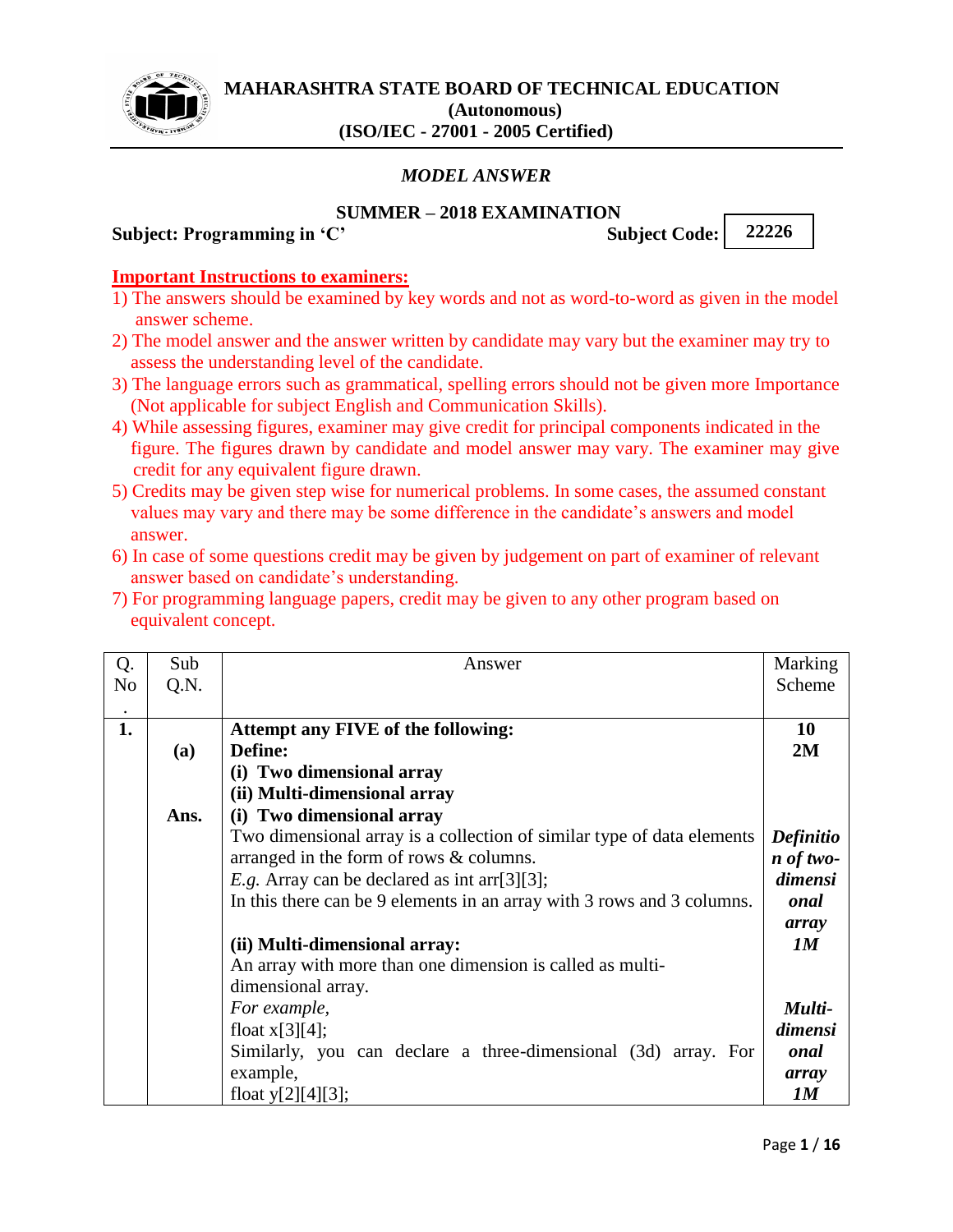

 $\mathsf{r}$ 

### **MAHARASHTRA STATE BOARD OF TECHNICAL EDUCATION (Autonomous) (ISO/IEC - 27001 - 2005 Certified)**

#### *MODEL ANSWER*

# **SUMMER – 2018 EXAMINATION**<br>
C' **Subject Code:**

**Subject: Programming in 'C'** 

**22226**

 $\overline{\phantom{0}}$ 

|      | Here, The array y can hold 24 elements.                                  |                              |
|------|--------------------------------------------------------------------------|------------------------------|
| (b)  | Give any four advantages of pointer.                                     | 2M                           |
| Ans. | <b>Advantages of pointer:</b>                                            |                              |
|      | 1. Pointers reduce the length and complexity of a program.               | Any                          |
|      | 2. They increase execution speed.                                        | four                         |
|      | 3. A pointer enables us to access a variable that is defined             | advanta                      |
|      | outside the function.                                                    | ges $\frac{1}{2}M$           |
|      | 4. Pointers are more efficient in handling the data tables.              | each                         |
|      | 5. The use of a pointer array of character strings results in            |                              |
|      | saving of data storage space in memory.                                  |                              |
|      | 6. It supports dynamic memory management.                                |                              |
| (c)  | Define type casting. Give any one example.                               | 2M                           |
| Ans. | <b>Definition type casting:</b>                                          |                              |
|      | The conversion of one data type to another is known as type casting.     | <b>Definitio</b>             |
|      | The values are changed for the respective calculation only, not for      |                              |
|      | any permanent effect in a program.                                       | n of type<br>casting         |
|      |                                                                          | 1M                           |
|      | For example,                                                             |                              |
|      | $x=$ int (7.5) means 7.5 is converted to integer by truncating it i.e. 7 |                              |
|      | b=(int) $22.7/(int)$ 5.3 means 22.7 will be converted to 22 and 5.3 to 5 | Any one                      |
|      | so answer will be $22/5=4$                                               | correct                      |
|      | $c = (double) total/num means the answer will be in float value.$        | <b>Example</b>               |
|      | $p=sin((int)x)$ means x will be converted to integer and then sine angle | 1M                           |
|      | will be calculated.                                                      |                              |
| (d)  | State any four decision making statement.                                | 2M                           |
| Ans. | <b>Decision making statement:</b>                                        | Any                          |
|      | 1. if statement<br>2. if-else statement                                  | four                         |
|      |                                                                          | correct<br>decision          |
|      | 3. if-else-if ladder<br>4. Nested if-else statement                      |                              |
|      | 5. switch statement                                                      | making                       |
|      | 6. conditional operator statement (? : operator)                         | statemen                     |
|      |                                                                          | $ts - \frac{1}{2} M$<br>each |
| (e)  | State any four math functions with its use.                              | 2M                           |
|      | (Note: Any other relevant math function shall be considered)             | Any                          |
| Ans. | <b>Math Functions:</b>                                                   | four                         |
|      | sqrt() - square root of an integer                                       | correct                      |
|      | abs() - absolute value of an integer                                     | math                         |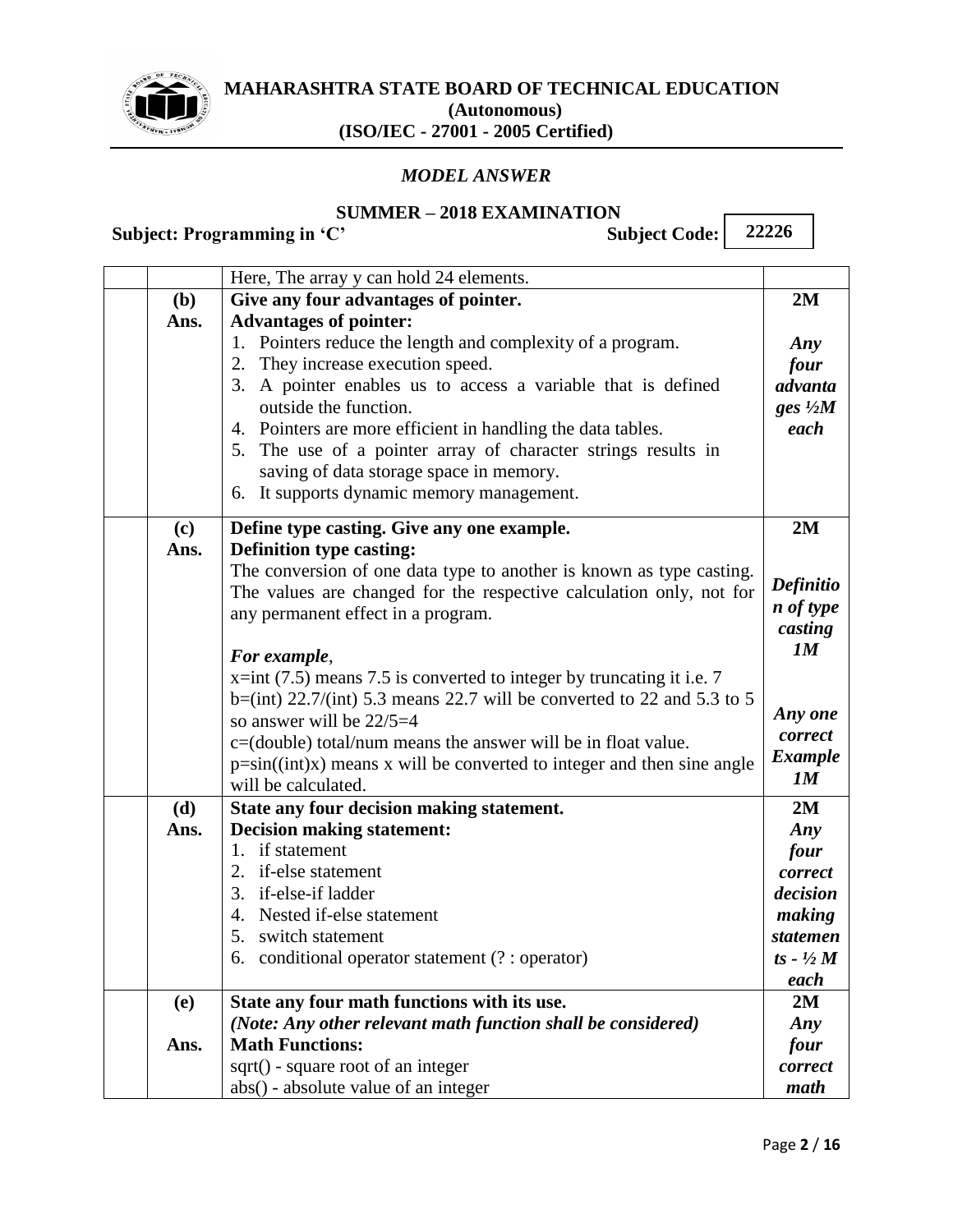

## *MODEL ANSWER*

| <b>SUMMER – 2018 EXAMINATION</b> |
|----------------------------------|
|----------------------------------|

|   |      | Subject: Programming in 'C'<br><b>Subject Code:</b>             | 22226              |
|---|------|-----------------------------------------------------------------|--------------------|
|   |      | sin() - compute the sine value of an input value                | function           |
|   |      | cos()- compute the cosine value of an input value               | with its           |
|   |      | pow()- compute the power of a input value                       | use $\frac{1}{2}M$ |
|   |      | floor()- round down the input value                             | each               |
|   |      | ceil()- round up the input value                                |                    |
|   | (f)  | State the use of following symbols used for flowchart drawing:  | 2M                 |
|   |      | (i)                                                             |                    |
|   |      | (ii)                                                            |                    |
|   |      | (iii)<br>(iv)                                                   |                    |
|   | Ans. | (i)<br>General processing                                       |                    |
|   |      |                                                                 | <b>Correct</b>     |
|   |      | Decision making<br>(ii)                                         | use of             |
|   |      |                                                                 | symbols            |
|   |      |                                                                 | $\frac{1}{2}M$     |
|   |      | Input/Output statements<br>(iii)                                | each               |
|   |      | Start / Stop<br>(iv)                                            |                    |
|   | (g)  | State use of while loop with syntax.                            | 2M                 |
|   | Ans. | While loop is used in programming to repeat a specific block of |                    |
|   |      | statement until some end condition is met.                      | Use of             |
|   |      |                                                                 | while              |
|   |      | The <i>syntax</i> of a while loop is:                           | loop 1M            |
|   |      | while (test Expression)                                         |                    |
|   |      |                                                                 | <b>Syntax</b>      |
|   |      | Statements                                                      | of while           |
|   |      | statements                                                      | loop 1M            |
|   |      |                                                                 |                    |
| 2 |      | <b>Attempt any THREE of the following:</b>                      | 12                 |
|   | (a)  | Develop a simple 'C' program for addition and multiplication of | 4M                 |
|   |      | two integer numbers.                                            |                    |
|   |      | (Note: Any other relevant logic shall be considered)            |                    |
|   | Ans. | #include <stdio.h></stdio.h>                                    |                    |
|   |      | #include <conio.h></conio.h>                                    | <b>Correct</b>     |
|   |      | void main()                                                     | Logic              |
|   |      |                                                                 | 2M                 |
|   |      | int a,b,add,mul;                                                |                    |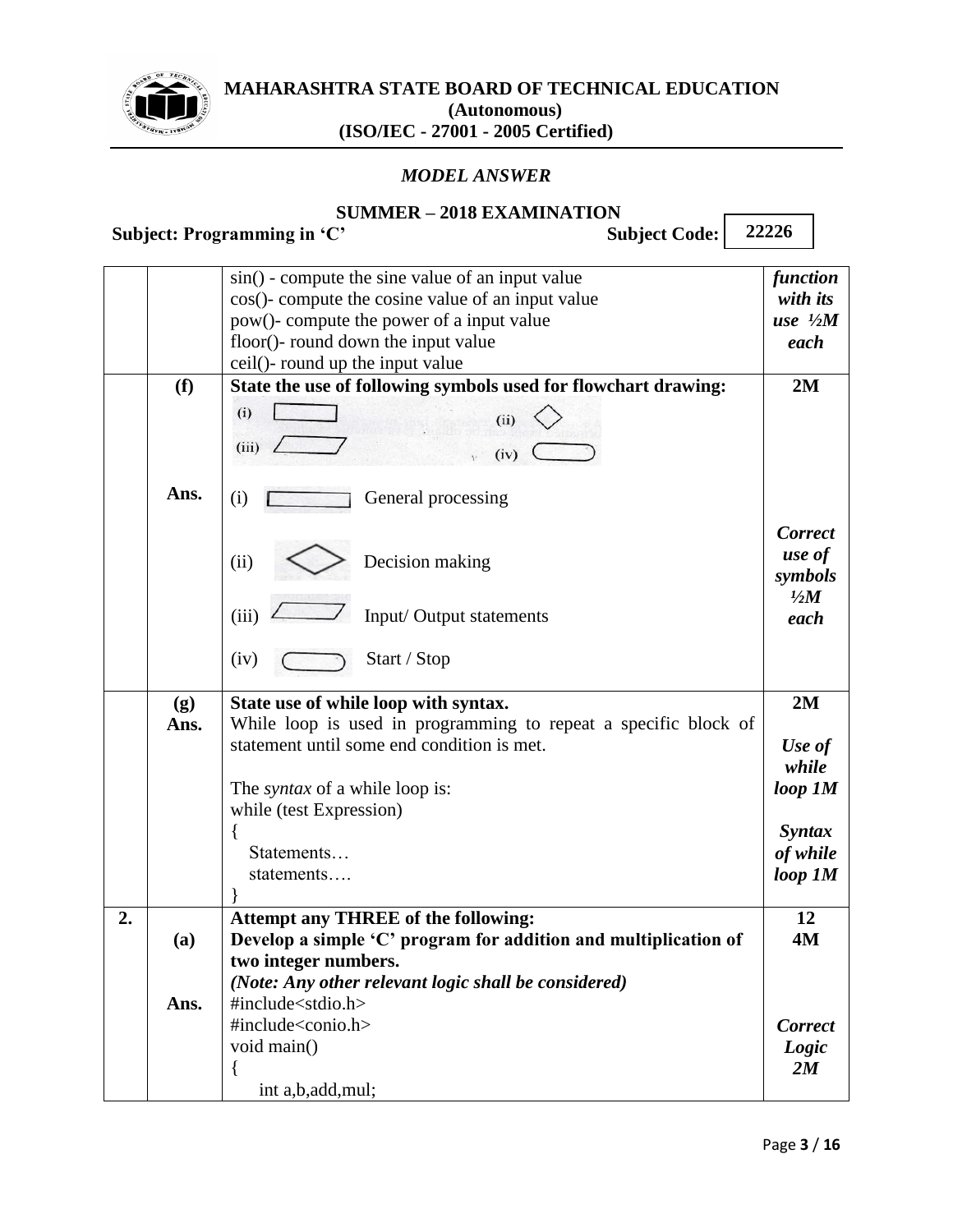

## *MODEL ANSWER*

### **SUMMER – 2018 EXAMINATION Subject: Programming in 'C'**

|      | clrscr();                                                         |                      |
|------|-------------------------------------------------------------------|----------------------|
|      | printf("Enter value for a and b:");                               | <b>Correct</b>       |
|      | scanf("%d%d", $\&a,\&b$ );                                        | syntax               |
|      | $add=a+b;$                                                        | 2M                   |
|      | $mul = a * b;$                                                    |                      |
|      | printf("\nAddition of a and b=%d\n",add);                         |                      |
|      | printf("\Multiplication of a and b=%d",mul);                      |                      |
|      | getch();                                                          |                      |
|      |                                                                   |                      |
| (b)  | Explain how to pass pointer to function with example.             | 4M                   |
|      | (Note: Any other example showing pointer as a parameter in        |                      |
|      | function shall be considered)                                     |                      |
| Ans. | When pointer (addresses) is passed to the function as an argument | <b>Explana</b>       |
|      | instead of value then function is called as call by reference.    | tion 2M              |
|      |                                                                   |                      |
|      | Example:                                                          |                      |
|      | #include <stdio.h></stdio.h>                                      |                      |
|      | #include <conio.h></conio.h>                                      |                      |
|      | int add(int $*$ );                                                |                      |
|      | void main()                                                       |                      |
|      |                                                                   |                      |
|      | ₹<br>int *ptr,pos=0;                                              |                      |
|      | clrscr();                                                         |                      |
|      | printf("Enter position:");                                        |                      |
|      | scanf("%d", &pos);                                                | <b>Example</b><br>2M |
|      |                                                                   |                      |
|      | $ptr = \&pos$                                                     |                      |
|      | $print(f''\n\mathrm{Sum} = %d'', add(pt));$                       |                      |
|      | getch();                                                          |                      |
|      | int add(int $*_{p}$ )                                             |                      |
|      |                                                                   |                      |
|      | {<br>int $i=0$ ;                                                  |                      |
|      | int sum=0;                                                        |                      |
|      | $for(i=1; i<=(*p); i++)$                                          |                      |
|      |                                                                   |                      |
|      | $sum = sum + i;$                                                  |                      |
|      |                                                                   |                      |
|      | return sum;                                                       |                      |
|      |                                                                   |                      |
|      |                                                                   |                      |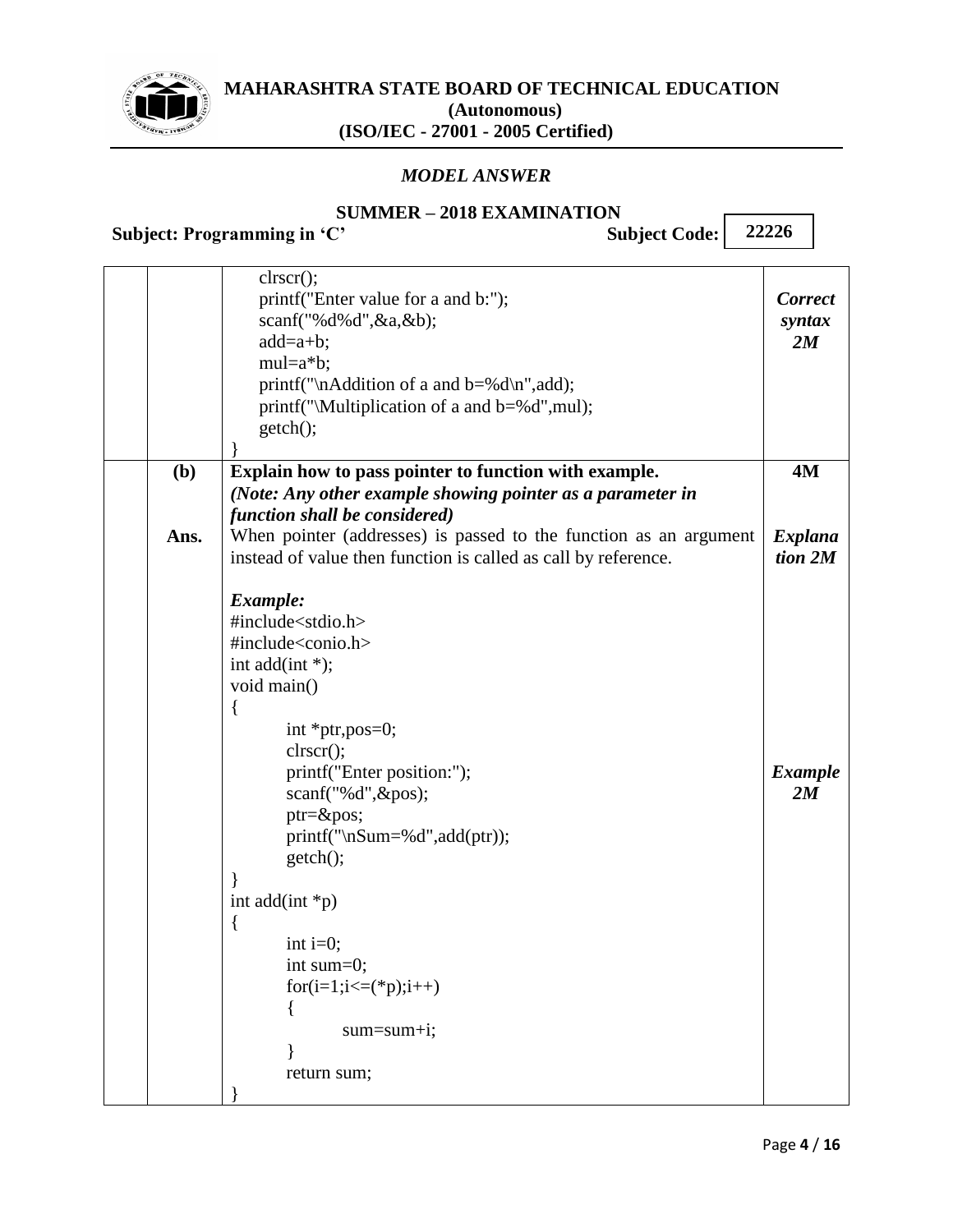

### *MODEL ANSWER*

**SUMMER – 2018 EXAMINATION 22226** Subject Code: 22226

|      | Subject: Programming in 'C'<br><b>Subject Code:</b>                                                                                                                                                                                                                                                                                                                                                                                                                                                                                                                                                                                                                                                                                                                                                                                                                                                                          | 22226                                               |  |
|------|------------------------------------------------------------------------------------------------------------------------------------------------------------------------------------------------------------------------------------------------------------------------------------------------------------------------------------------------------------------------------------------------------------------------------------------------------------------------------------------------------------------------------------------------------------------------------------------------------------------------------------------------------------------------------------------------------------------------------------------------------------------------------------------------------------------------------------------------------------------------------------------------------------------------------|-----------------------------------------------------|--|
|      | In the above program function passes the address of 'pos' to the ptr.<br>The value of ptr is passed while calling the function. In function<br>definition in *p it takes value of ptr instead of address for performing<br>addition of numbers up to specific position.                                                                                                                                                                                                                                                                                                                                                                                                                                                                                                                                                                                                                                                      |                                                     |  |
| (c)  | <b>Explain following functions:</b><br>getchar()<br>putchar()<br>getch()<br>putch()<br>with suitable examples.                                                                                                                                                                                                                                                                                                                                                                                                                                                                                                                                                                                                                                                                                                                                                                                                               | <b>4M</b>                                           |  |
| Ans. | $getchar()$ -<br>It is function from stdio.h header file. This function is used to input a<br>single character.<br>The enter key is pressed which is followed by the character that is<br>typed. The character that is entered is echoed.<br>Syntax:<br>ch=getchar();<br>Example:<br>void main()<br>char ch;<br>$ch = getchar($ ;<br>printf("Input Char Is :%c",ch);<br>During the program execution, a single character gets or read<br>through the getchar(). The given value is displayed on the screen<br>and the compiler waits for another character to be typed. If you<br>press the enter key/any other characters and then only the given<br>character is printed through the printf function.<br>$putchar() -$<br>It is used from standard input (stdio.h) header file.<br>This function is the other side of getchar. A single character is<br>displayed on the screen.<br>Syntax:<br>putchar(ch);<br>void main() | <b>Explana</b><br>tion of<br>each<br>function<br>1M |  |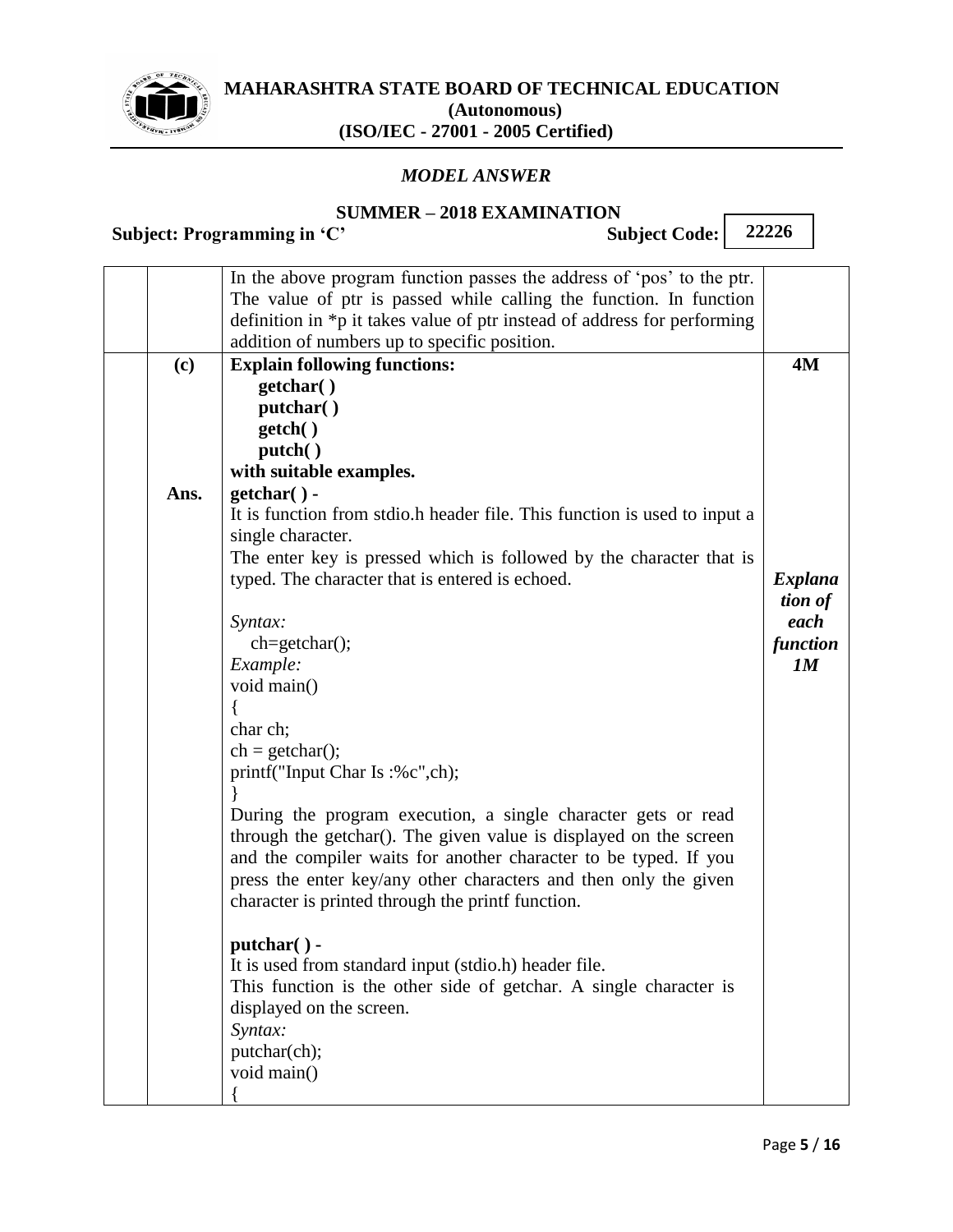

## *MODEL ANSWER*

# **SUMMER – 2018 EXAMINATION**

**Subject: Programming in 'C'** 

|     | char $ch="a$ ;                                                                                                                                                                                                                                                                     |    |
|-----|------------------------------------------------------------------------------------------------------------------------------------------------------------------------------------------------------------------------------------------------------------------------------------|----|
|     | putchar(ch);                                                                                                                                                                                                                                                                       |    |
|     | getch();                                                                                                                                                                                                                                                                           |    |
|     | ∤                                                                                                                                                                                                                                                                                  |    |
|     |                                                                                                                                                                                                                                                                                    |    |
|     | $getch() -$                                                                                                                                                                                                                                                                        |    |
|     | It is used from the console (conio.h) header file.                                                                                                                                                                                                                                 |    |
|     | This function is used to input a single character.                                                                                                                                                                                                                                 |    |
|     | The character is read instantly and it does not require an enter key to<br>be pressed.                                                                                                                                                                                             |    |
|     | The character type is returned but it does not echo on the screen.                                                                                                                                                                                                                 |    |
|     | Syntax:                                                                                                                                                                                                                                                                            |    |
|     | $ch = getch$                                                                                                                                                                                                                                                                       |    |
|     | Where, ch - assigned the character that is returned by getch().<br>void main()                                                                                                                                                                                                     |    |
|     |                                                                                                                                                                                                                                                                                    |    |
|     | char ch;                                                                                                                                                                                                                                                                           |    |
|     | $ch = getch$ );                                                                                                                                                                                                                                                                    |    |
|     | printf("Input Char Is :%c",ch);                                                                                                                                                                                                                                                    |    |
|     |                                                                                                                                                                                                                                                                                    |    |
|     | During the program execution, a single character gets or read through<br>the getch(). The given value is not displayed on the screen and the<br>compiler does not wait for another character to be typed. And then,<br>the given character is printed through the printf function. |    |
|     |                                                                                                                                                                                                                                                                                    |    |
|     | $putch()$ -<br>It is used from console input output header file (conio.h) This<br>function is a counterpart of getch().                                                                                                                                                            |    |
|     | Which means that it will display a single character on the screen.                                                                                                                                                                                                                 |    |
|     | The character that is displayed is returned.                                                                                                                                                                                                                                       |    |
|     | Syntax:                                                                                                                                                                                                                                                                            |    |
|     | putch(ch); Where, ch - the character that is to be printed.                                                                                                                                                                                                                        |    |
|     | void main()                                                                                                                                                                                                                                                                        |    |
|     |                                                                                                                                                                                                                                                                                    |    |
|     | char $ch="a$ :                                                                                                                                                                                                                                                                     |    |
|     | putch(ch)                                                                                                                                                                                                                                                                          |    |
|     |                                                                                                                                                                                                                                                                                    |    |
| (d) | Develop a program to accept an integer number and print<br>whether it is palindrome or not.                                                                                                                                                                                        | 4M |
|     |                                                                                                                                                                                                                                                                                    |    |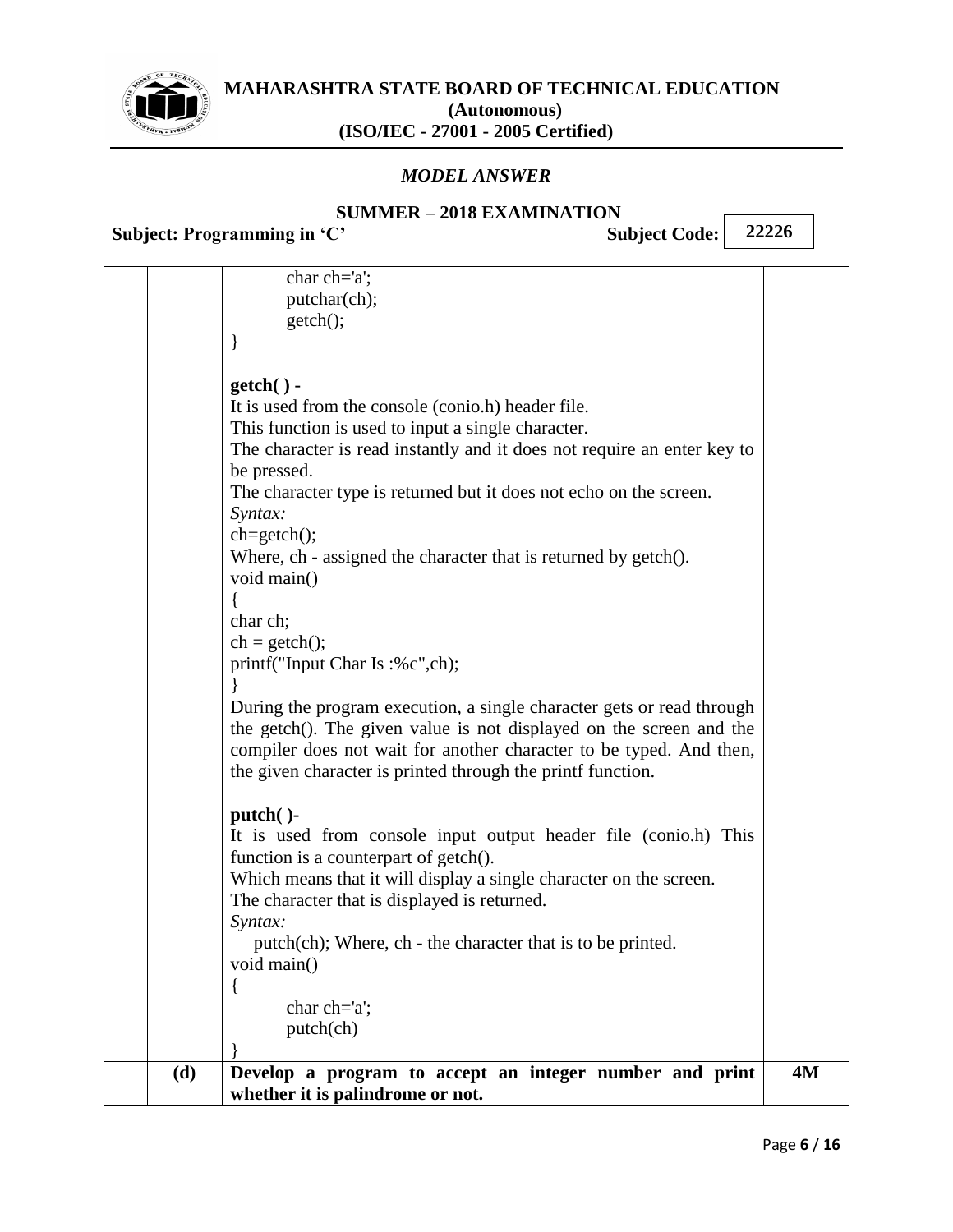

#### *MODEL ANSWER*

| <b>SUMMER – 2018 EXAMINATION</b> |  |  |  |  |
|----------------------------------|--|--|--|--|
|----------------------------------|--|--|--|--|

Subject: Programming in 'C' Subject Code:

**Ans.** *(Note: If string is considered instead of number for palindrome checking, then that logic shall be considered)* #include<stdio.h>  $\#$ include $\lt$ conio.h  $>$ void main() { int n,num,rev=0,digit,i; clrscr(); printf("Enter the number: "); scanf("%d",&num); n=num;  $for(i=0; num != 0;++i)$ { digit=num%10; rev=rev\*10+digit; num=num/10; }  $if(n == rev)$ printf("Number is palindrome"); else printf("Number is not palindrome"); getch(); } *Correct Logic 2M Correct syntax 2M* **3. (a) Ans. Attempt any THREE of the following: State the use of printf( ) & scanf( ) with suitable example. printf( ) & scanf( ):** printf() and scanf() functions are library functions in C programming language defined in "stdio.h". **printf()** function is used to print the character, string, float, integer, octal and hexadecimal values onto the output screen. **scanf()** function is used to read character, string, numeric data from keyboard. %d format specifier is used in printf() and scanf() to specify the value of an integer variable. %c is used to specify character, %f for float variable, %s for string variable, and %x for hexadecimal variable. **12 4M** *Explana tion of printf, scanf 1M each*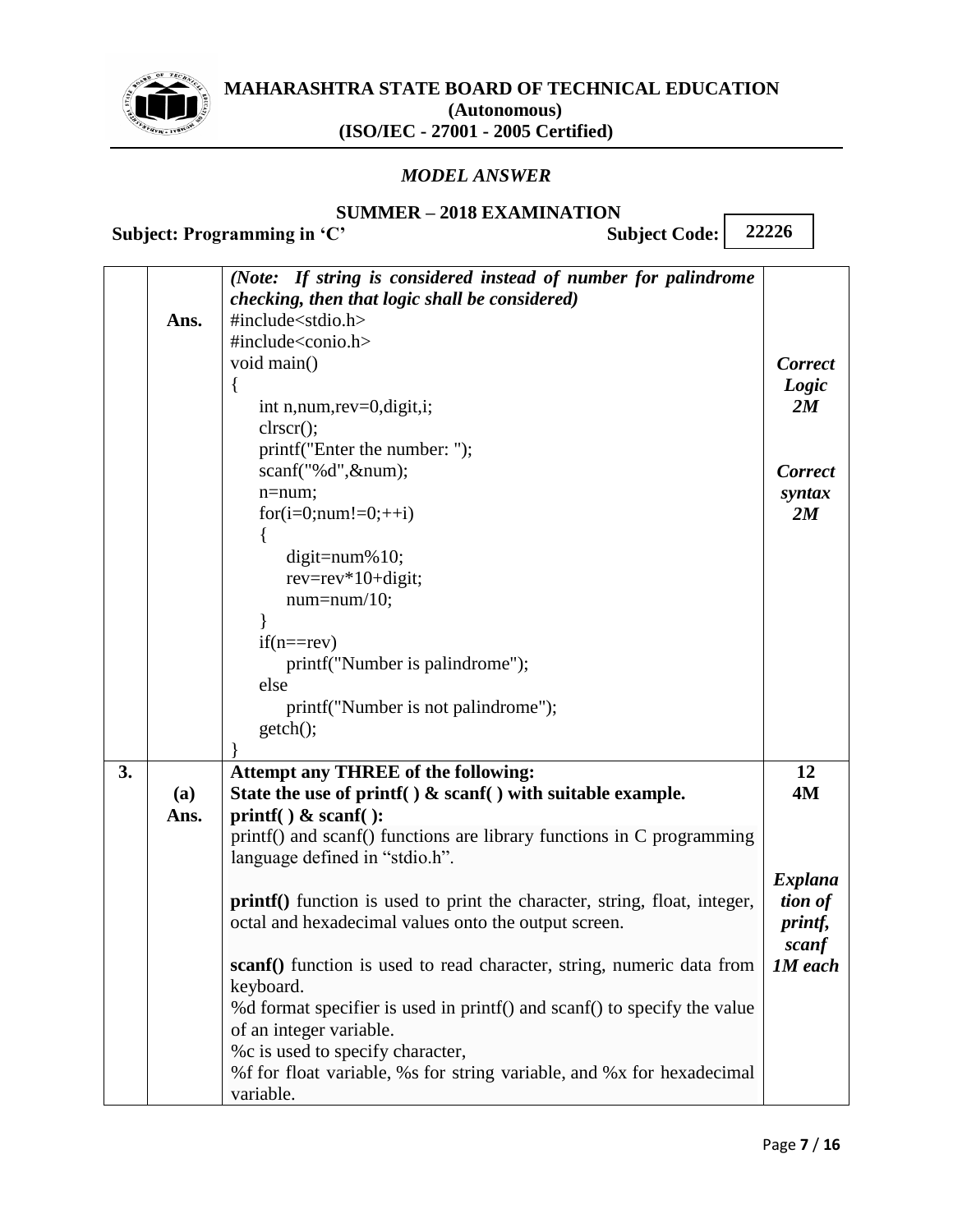

## *MODEL ANSWER*

# **SUMMER – 2018 EXAMINATION**

**Subject: Programming in 'C'** 

|              | Example:<br>#include <stdio.h><br/>#include<conio.h><br/>void main() {<br/>int i;<br/>clrscr();<br/>printf("Enter a number");<br/>scanf("%<math>d</math>", &amp;i);<br/>printf("Entered number is: %d",i);<br/><math>getch()</math>;</conio.h></stdio.h>                                                                                                            | <b>Example</b><br>2M |
|--------------|---------------------------------------------------------------------------------------------------------------------------------------------------------------------------------------------------------------------------------------------------------------------------------------------------------------------------------------------------------------------|----------------------|
| ( <b>b</b> ) | Explain any four library functions under conio.h header file.                                                                                                                                                                                                                                                                                                       | <b>4M</b>            |
| Ans.         | clrscr() -This function is used to clear the output screen.<br>getch() - It reads character from keyboard                                                                                                                                                                                                                                                           |                      |
|              | getche()-It reads character from keyboard and echoes to o/p screen                                                                                                                                                                                                                                                                                                  | Any $4$              |
|              | putch - Writes a character directly to the console.                                                                                                                                                                                                                                                                                                                 | function             |
|              | textcolor()-This function is used to change the text color<br>textbackground()-This function is used to change text background                                                                                                                                                                                                                                      | 1M each              |
| (c)          | Explain how formatted input can be obtain, give suitable                                                                                                                                                                                                                                                                                                            | <b>4M</b>            |
|              | example.                                                                                                                                                                                                                                                                                                                                                            |                      |
| Ans.         | <b>Formatted input:</b><br>When the input data is arranged in a specific format, it is called<br>formatted input. scanf function is used for this purpose in C.<br>General syntax:<br>scanf("control string", arg1, arg2);                                                                                                                                          | Explana<br>tion 2M   |
|              | Control string here refers to the format of the input data. It includes<br>the conversion character %, a data type character and an optional<br>number that specifies the field width. It also may contain new line<br>character or tab. arg1, arg2 refers to the address of memory locations<br>where the data should be stored.<br>Example:<br>scanf("%d",&num1); |                      |
|              | $Eg$ :<br>#include $<$ stdio.h $>$<br>#include <conio.h><br/>void main()</conio.h>                                                                                                                                                                                                                                                                                  | <b>Example</b><br>2M |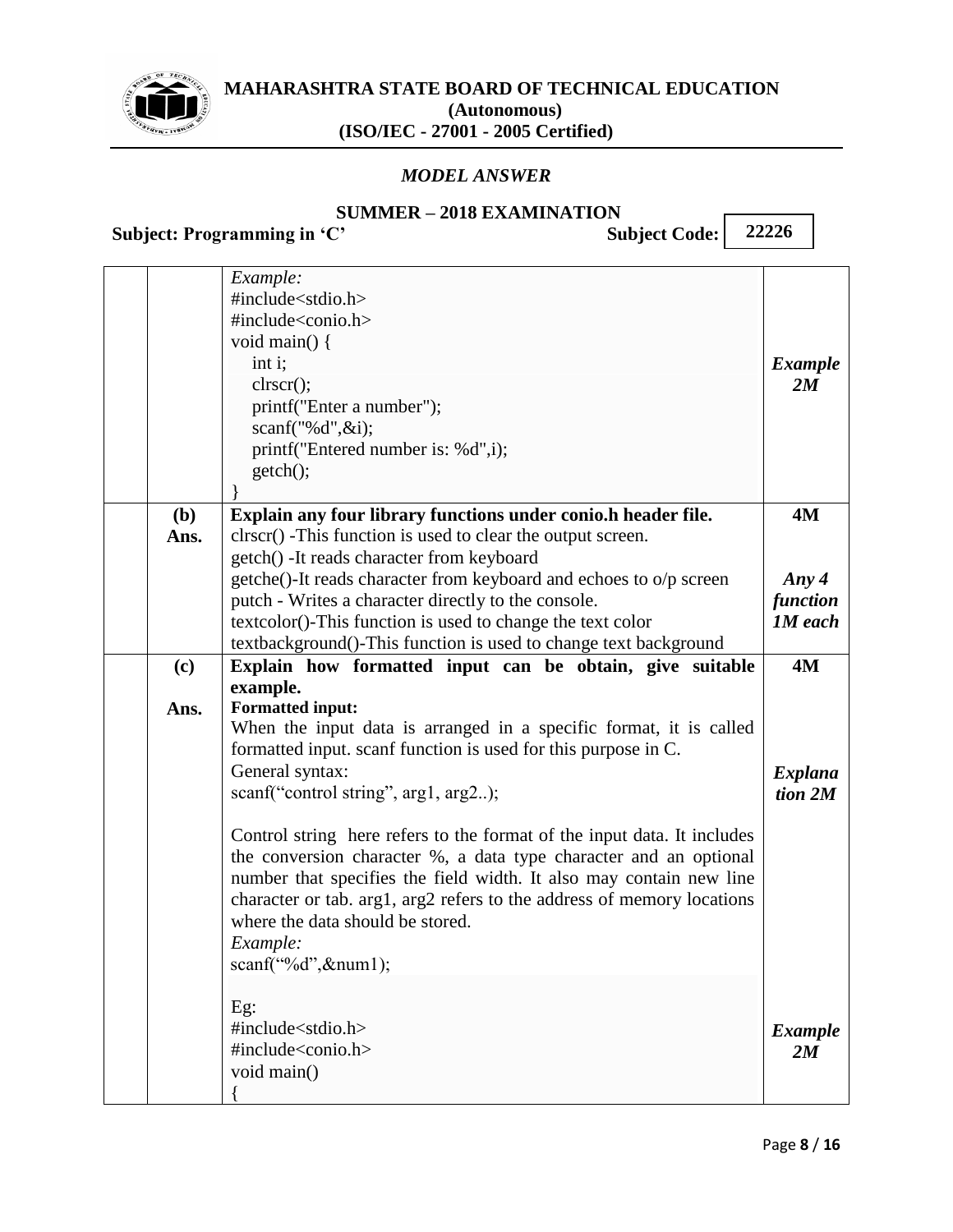

## *MODEL ANSWER*

# **SUMMER – 2018 EXAMINATION**

**Subject: Programming in 'C'** 

|    |      | int i;                                                              |                |
|----|------|---------------------------------------------------------------------|----------------|
|    |      | clrscr();                                                           |                |
|    |      | printf("Enter a number");                                           |                |
|    |      | scanf("%d", $&$ i);                                                 |                |
|    |      | printf("Entered number is: %d",i);                                  |                |
|    |      | getch();                                                            |                |
|    |      |                                                                     |                |
|    | (d)  | Develop a program to find factorial of a number using recursion.    | <b>4M</b>      |
|    |      | (Note: Any other relevant logic shall be considered)                |                |
|    | Ans. | #include <stdio.h></stdio.h>                                        |                |
|    |      | #include <conio.h></conio.h>                                        |                |
|    |      | int factorial(int num)                                              |                |
|    |      |                                                                     | <b>Correct</b> |
|    |      | $if(num==1)$                                                        | syntax         |
|    |      |                                                                     | 2M             |
|    |      | return $1$ ;                                                        |                |
|    |      |                                                                     |                |
|    |      | else                                                                |                |
|    |      |                                                                     | <b>Correct</b> |
|    |      | return(num*factorial(num-1));                                       | $logic\ 2M$    |
|    |      |                                                                     |                |
|    |      |                                                                     |                |
|    |      |                                                                     |                |
|    |      | void main() {                                                       |                |
|    |      | int num;                                                            |                |
|    |      | int result;                                                         |                |
|    |      | clrscr();                                                           |                |
|    |      | printf("Enter a number");                                           |                |
|    |      | scanf("%d", #);                                                     |                |
|    |      | result=factorial(num);                                              |                |
|    |      | printf("Factorial of %d is %d", num, result);                       |                |
|    |      | getch();                                                            |                |
|    |      |                                                                     |                |
| 4. |      | <b>Attempt any THREE of the following:</b>                          | 12             |
|    | (a)  | Write a program to sweep the values of variables $a = 10$ , $b = 5$ | 4M             |
|    |      | using function.                                                     |                |
|    |      | (Note: Read sweep as swap in the question)                          |                |
|    |      | (Note: Any other logic using function shall be considered)          |                |
|    | Ans. | #include <stdio.h></stdio.h>                                        |                |
|    |      | #include <conio.h></conio.h>                                        |                |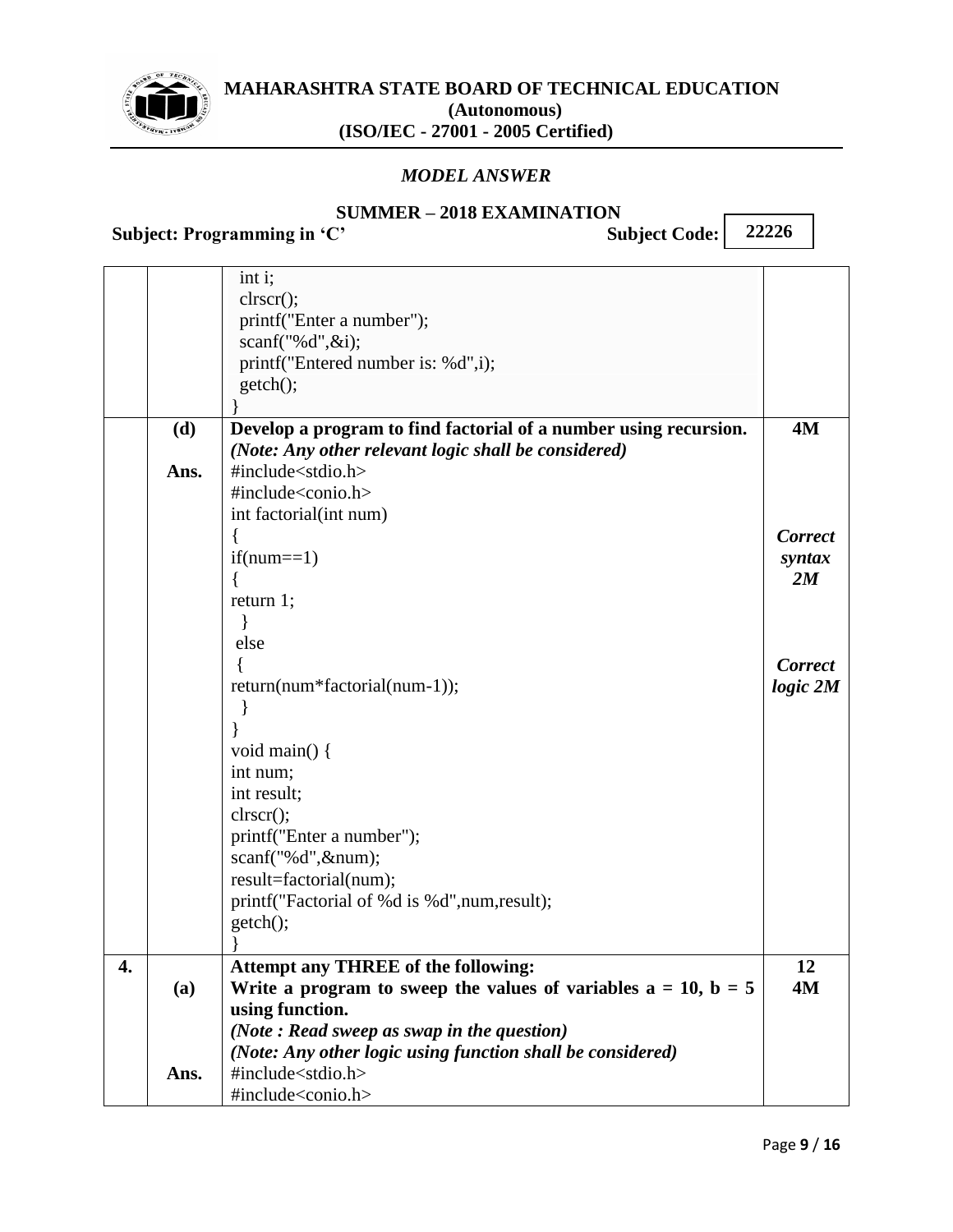

## *MODEL ANSWER*

# **SUMMER – 2018 EXAMINATION**

## **Subject: Programming in 'C'**

|      | void swapvalues(int *i, int *j)                                   |                |
|------|-------------------------------------------------------------------|----------------|
|      |                                                                   |                |
|      | int temp;                                                         | <b>Correct</b> |
|      | $temp="i$ ;                                                       | syntax         |
|      | $*$ i= $*$ i;                                                     | 2M             |
|      | *j=temp;                                                          |                |
|      | ∤                                                                 |                |
|      | void main() {<br>int $a=10$ ;                                     | <b>Correct</b> |
|      | int $b=5$ ;                                                       | $logic\ 2M$    |
|      | $\text{clrscr}$ $\text{c}}$                                       |                |
|      | printf("The values before swaping:\na=%d, b=%d",a,b);             |                |
|      | swapvalues(&a,&b);                                                |                |
|      | printf("\nThe values after swaping:\na=%d, b=%d",a,b);            |                |
|      | $getch()$ ;                                                       |                |
|      |                                                                   |                |
| (b)  | Develop a program using structure to print data of three students | <b>4M</b>      |
|      | having data members name, class, percentage.                      |                |
|      | (Note: Any other relevant logic shall be considered)              |                |
| Ans. | #include <stdio.h></stdio.h>                                      |                |
|      | #include <conio.h></conio.h>                                      |                |
|      | void main() {                                                     |                |
|      | struct student                                                    | <b>Correct</b> |
|      |                                                                   | syntax         |
|      | char name $[20]$ ;                                                | 2M             |
|      | char $c[20]$ ;                                                    |                |
|      | int per;                                                          |                |
|      | $\}$ s[3];                                                        |                |
|      | int i;                                                            | <b>Correct</b> |
|      | clrscr();                                                         | $logic\ 2M$    |
|      | $for(i=0;i<3;i++)$                                                |                |
|      |                                                                   |                |
|      | printf("Enter name, class, percentage");                          |                |
|      | scanf("%s%s%d",&s[i].name,&s[i].c,&s[i].per);                     |                |
|      |                                                                   |                |
|      | $for(i=0;i<3;i++)$                                                |                |
|      |                                                                   |                |
|      |                                                                   |                |
|      | printf("%s %s %d\n",s[i].name,s[i].c,s[i].per);                   |                |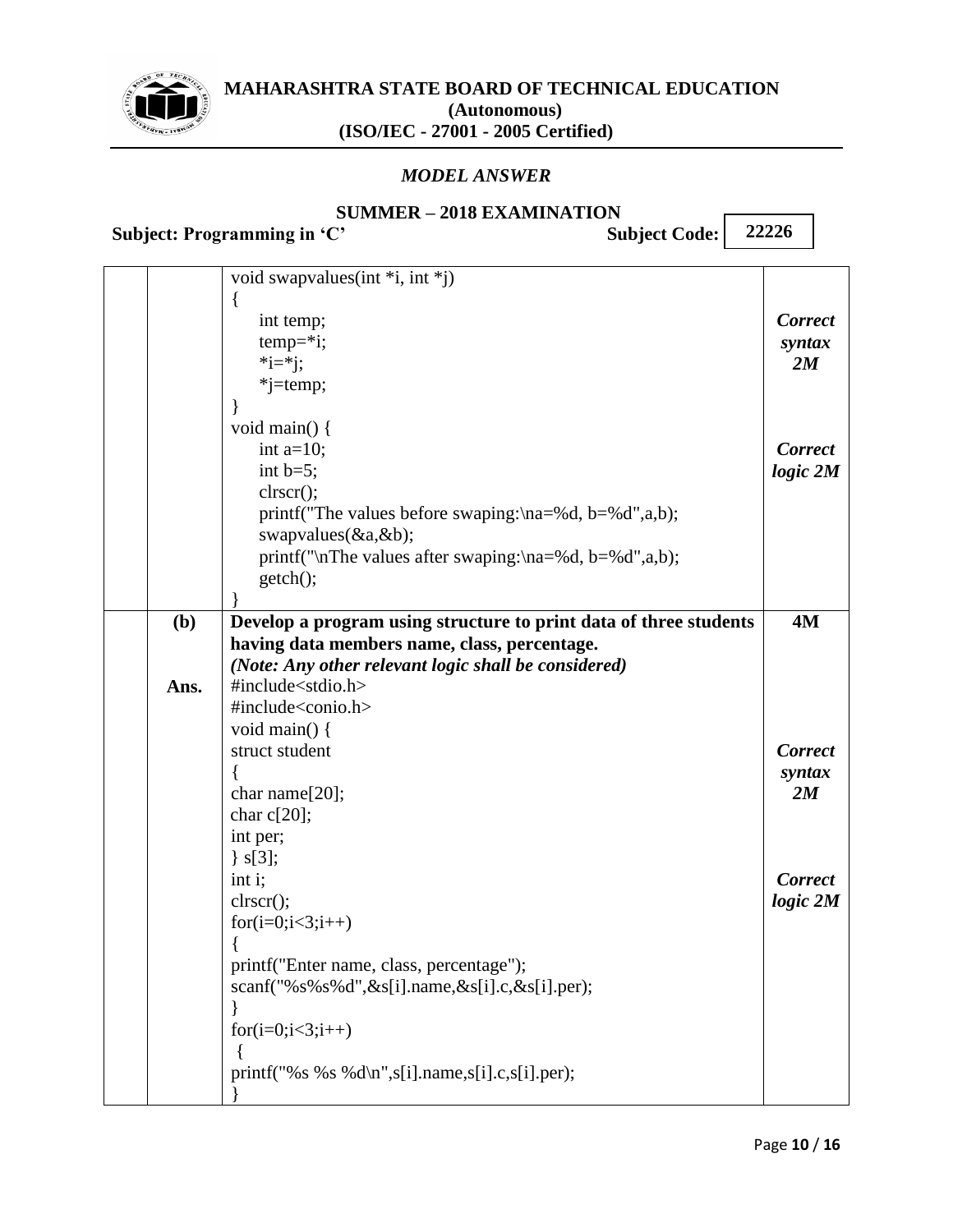

#### *MODEL ANSWER*

# **SUMMER – 2018 EXAMINATION**<br>
C' **Subject Code:**

**Subject: Programming in 'C'** 

**22226**

 $\overline{\phantom{a}}$ 

|      | getch();                                                                      |                |
|------|-------------------------------------------------------------------------------|----------------|
|      |                                                                               |                |
| (c)  | Design a program to print a message 10 times.                                 | <b>4M</b>      |
|      | (Note: Any other relevant logic shall be considered)                          |                |
| Ans. | #include <stdio.h></stdio.h>                                                  |                |
|      | #include <conio.h></conio.h>                                                  | <b>Correct</b> |
|      | void main()                                                                   | syntax         |
|      |                                                                               | 2M             |
|      | int i;                                                                        |                |
|      | clrscr();                                                                     | <b>Correct</b> |
|      | $for(i=0;i<10;i++)$                                                           | $logic\ 2M$    |
|      |                                                                               |                |
|      | printf("Welcome to C programming\n");                                         |                |
|      |                                                                               |                |
|      | getch();                                                                      |                |
|      |                                                                               |                |
| (d)  | Draw a flowchart for checking whether given number is prime or                | <b>4M</b>      |
|      | not.                                                                          |                |
|      | (Note: Any correct flowchart shall be considered)                             |                |
| Ans. |                                                                               |                |
|      | Start                                                                         |                |
|      | Read num                                                                      |                |
|      | $i = 2$                                                                       | <b>Correct</b> |
|      | $flag = 1$                                                                    | symbols<br>1M  |
|      | styammingcodes.blogspot.com<br>NWW.<br>no                                     |                |
|      | $i$ <num?<br>yes</num?<br>                                                    |                |
|      | no                                                                            | Correctn       |
|      | $flag = 0?$<br>yes                                                            | ess of         |
|      | rem=num mod i                                                                 | flowchar       |
|      | WWW.CDro                                                                      | t3M            |
|      | <b>Agingcodes.blogspot.com</b>                                                |                |
|      | yes                                                                           |                |
|      | $flag = 0$<br>$i = i + 1$                                                     |                |
|      | Print<br>no                                                                   |                |
|      | "number is<br>$flag = 1?$<br>not prime"                                       |                |
|      | yes                                                                           |                |
|      | Print<br>"number is<br>Stop                                                   |                |
|      | prime"<br><b><i>LABABAL CRYPS CRYPS PRIMIN</i></b><br>The Turn of the control |                |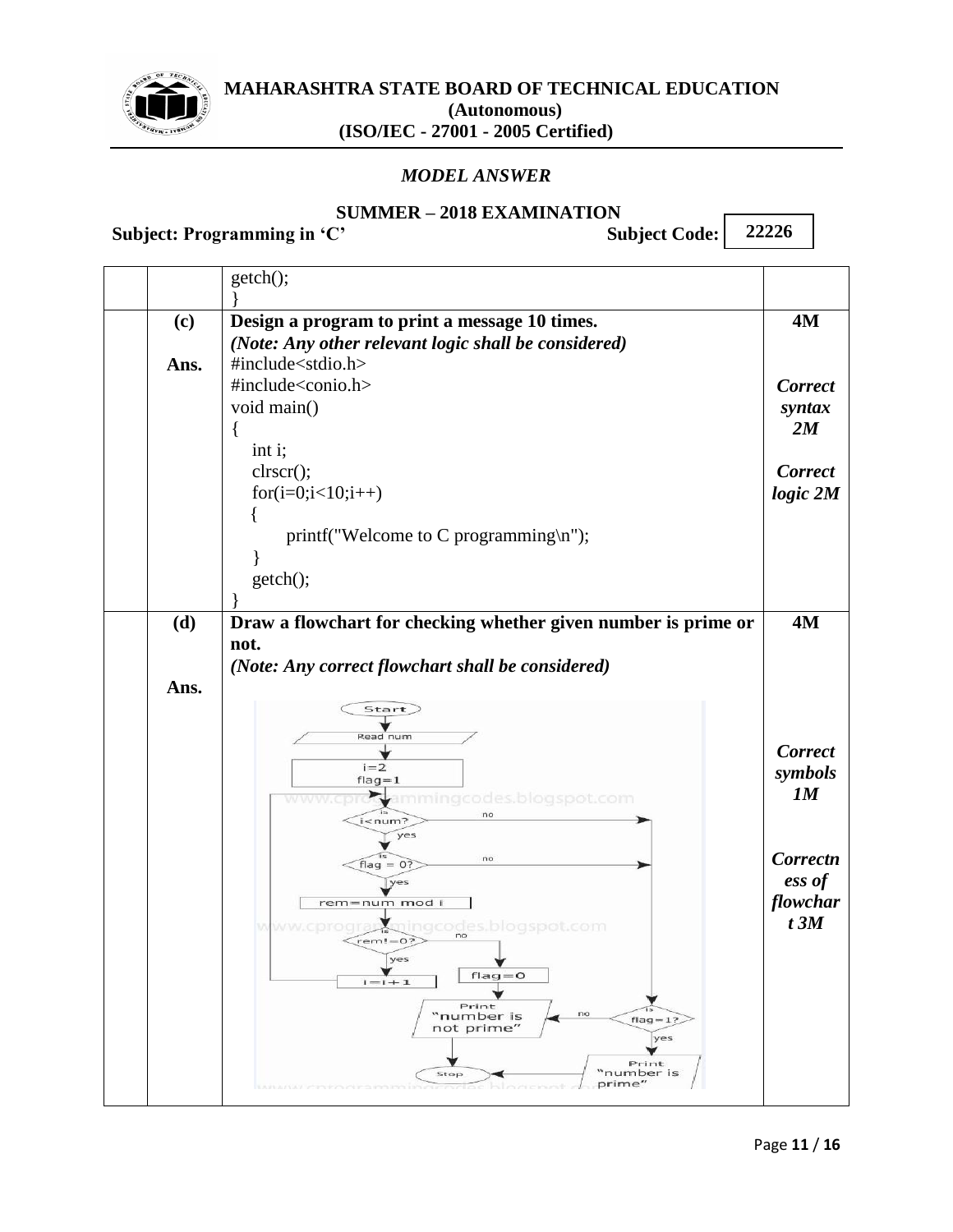

## *MODEL ANSWER*

| SUMMER – 2018 EXAMINATION |  |  |
|---------------------------|--|--|
|                           |  |  |

|                                                     |      | SUMMER – 2018 EXAMINATION                                                                                                                                                                                                                                                                                                                                                                                                                                                                        |                                                                        |
|-----------------------------------------------------|------|--------------------------------------------------------------------------------------------------------------------------------------------------------------------------------------------------------------------------------------------------------------------------------------------------------------------------------------------------------------------------------------------------------------------------------------------------------------------------------------------------|------------------------------------------------------------------------|
| <b>Subject Code:</b><br>Subject: Programming in 'C' |      |                                                                                                                                                                                                                                                                                                                                                                                                                                                                                                  | 22226                                                                  |
|                                                     | (e)  | Implement a program to demonstrate logical AND operator.                                                                                                                                                                                                                                                                                                                                                                                                                                         | <b>4M</b>                                                              |
|                                                     | Ans. | (Note: Any other relevant logic shall be considered)<br>#include <stdio.h><br/>#include<conio.h><br/>void main()<br/>í<br/>int i;<br/>int j;<br/>clrscr();<br/>printf("Enter the values of i and j");<br/>scanf("%d%d",<math>&amp;i,\&amp;j</math>);<br/>if(i==5 &amp;&amp; j==5) {<br/>printf("Both i and j are equal to 5");<br/><math>\}</math> else <math>\{</math><br/>printf ("Both the values are different and either or both are not<br/>equal to 5");<br/>getch();</conio.h></stdio.h> | <b>Correct</b><br><i>Syntax</i><br>2M<br><b>Correct</b><br>$logic\ 2M$ |
| 5.                                                  |      | Attempt any TWO of the following:                                                                                                                                                                                                                                                                                                                                                                                                                                                                | 12                                                                     |
|                                                     | (a)  | Draw a flowchart of Do-while loop and write a program to add<br>numbers until user enters zero.                                                                                                                                                                                                                                                                                                                                                                                                  | 6M                                                                     |
|                                                     | Ans. | <b>Flowchart of Do-while loop:</b>                                                                                                                                                                                                                                                                                                                                                                                                                                                               |                                                                        |
|                                                     |      | <b>Body of Loop</b><br>Test<br>true<br>expression<br>false<br>Statement just<br>below Loop<br>Figure: Flowchart of dowhile Loop                                                                                                                                                                                                                                                                                                                                                                  | <b>Correct</b><br><b>Flowcha</b><br>$rt$ $3M$                          |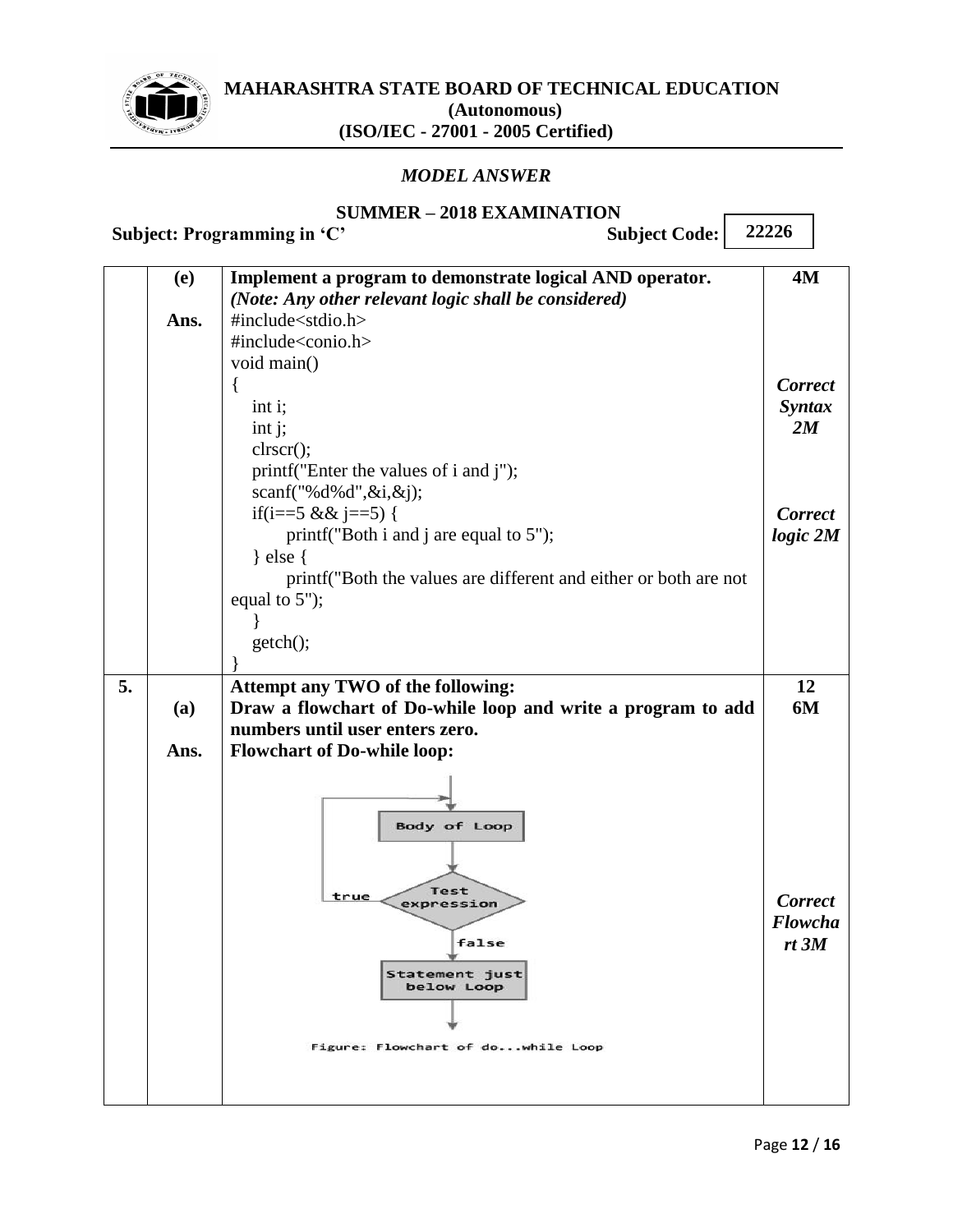

## *MODEL ANSWER*

# **SUMMER – 2018 EXAMINATION**

**Subject: Programming in 'C'** 

|      | Program:-                                                            |                  |
|------|----------------------------------------------------------------------|------------------|
|      | #include <stdio.h></stdio.h>                                         |                  |
|      | #include <conio.h></conio.h>                                         |                  |
|      | void main()                                                          |                  |
|      |                                                                      | <b>Correct</b>   |
|      | int no, sum=0;                                                       | program          |
|      | clrscr();                                                            | 3M               |
|      | do                                                                   |                  |
|      |                                                                      |                  |
|      | printf("\n Enter a number:");                                        |                  |
|      | scanf("%d", &no);                                                    |                  |
|      | sum=sum+no;                                                          |                  |
|      | $\text{while}(\text{no}!=0);$                                        |                  |
|      | printf("\n Sum of entered numbers $=\% d$ ",sum);                    |                  |
|      | getch();                                                             |                  |
|      |                                                                      |                  |
| (b)  | Give a method to create, declare and initialize structure also       | 6M               |
|      | develop a program to demonstrate nested structure.                   |                  |
| Ans. | <b>Declaration of structure:-</b>                                    |                  |
|      | struct structure_name                                                |                  |
|      |                                                                      |                  |
|      | data_type member 1;                                                  |                  |
|      | data_type member 2;                                                  | <b>Creation</b>  |
|      |                                                                      |                  |
|      |                                                                      | declarati        |
|      |                                                                      | on 2M            |
|      | data_type member n;                                                  |                  |
|      | } structure variable 1, structure variable 2,, structure variable n; |                  |
|      |                                                                      |                  |
|      | Example:-                                                            |                  |
|      | struct student                                                       |                  |
|      |                                                                      |                  |
|      | int rollno;                                                          |                  |
|      | char name[10];                                                       |                  |
|      | $\}$ s1;                                                             |                  |
|      |                                                                      |                  |
|      | <b>Initialization:-</b>                                              | <b>Initializ</b> |
|      | struct student $s = \{1, "abc"\};$                                   | ation            |
|      | structure variable contains two members as rollno and name, the      | 1M               |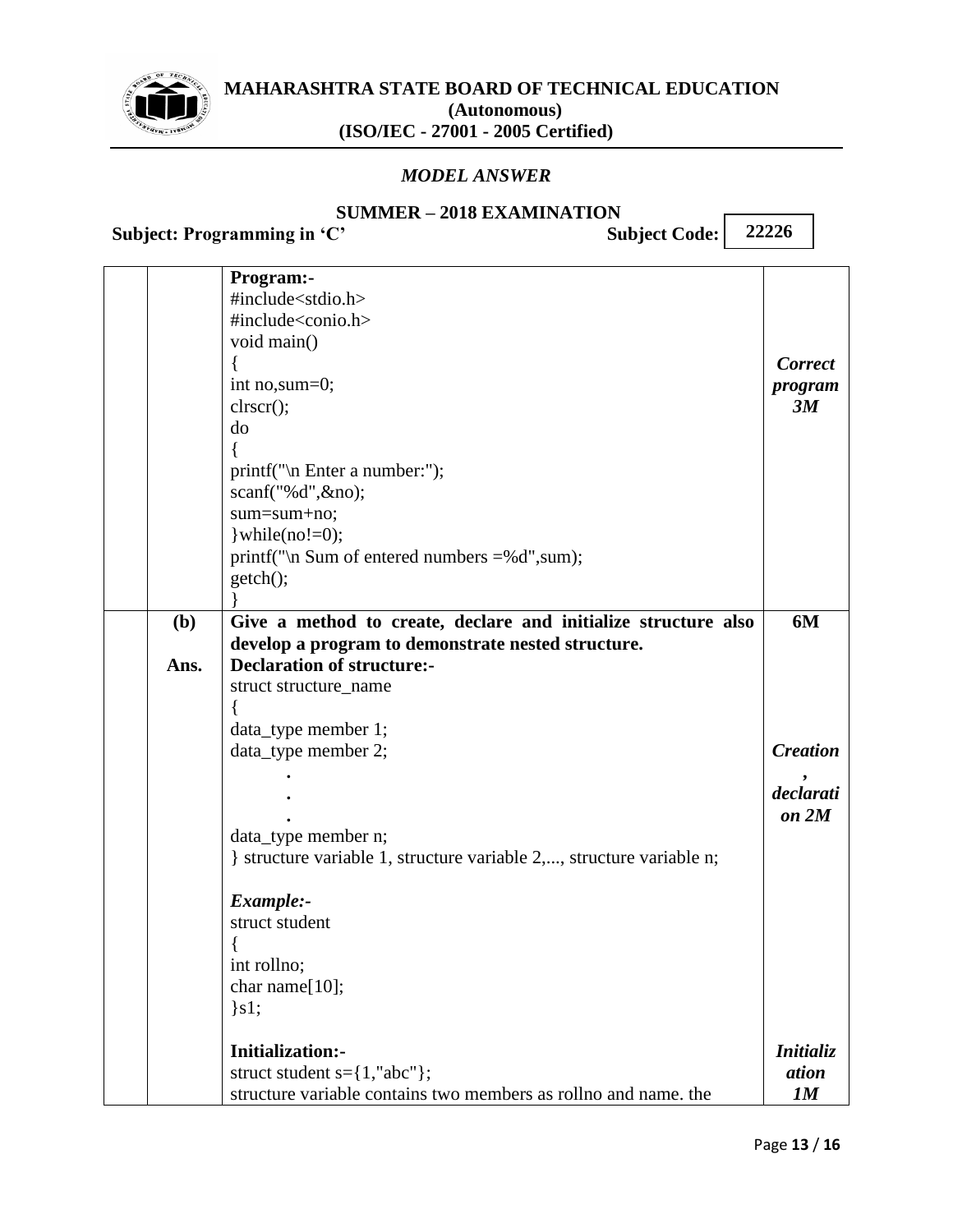

#### *MODEL ANSWER*

**SUMMER – 2018 EXAMINATION**

**Subject: Programming in 'C'** Subject Code:

above example initializes rollno to 1 and name to "abc". **Program:-** #include<stdio.h> #include<conio.h> struct college { int collegeid; char collegename[20]; }; struct student { int rollno; char studentname[10]; struct college c; }; void main() { struct student s={1,"ABC",123,"Polytechnic"}; clrscr(); printf("\n Roll number=%d",s.rollno); printf("\n Student Name=%s",s.studentname); printf("\n College id=%d",s.c.collegeid); printf("\n College name=%s",s.c.collegename); getch(); } *Program 3M* **(c) Ans. Implement a program to demonstrate concept of pointers to function.** *(Note: Any other relevant program shall be considered)* **Pointer to function:** include<stdio.h> int sum(int x, int y) { return x+y; } int main() { int s; **6M** *Correct logic 3M Correct syntax 3M*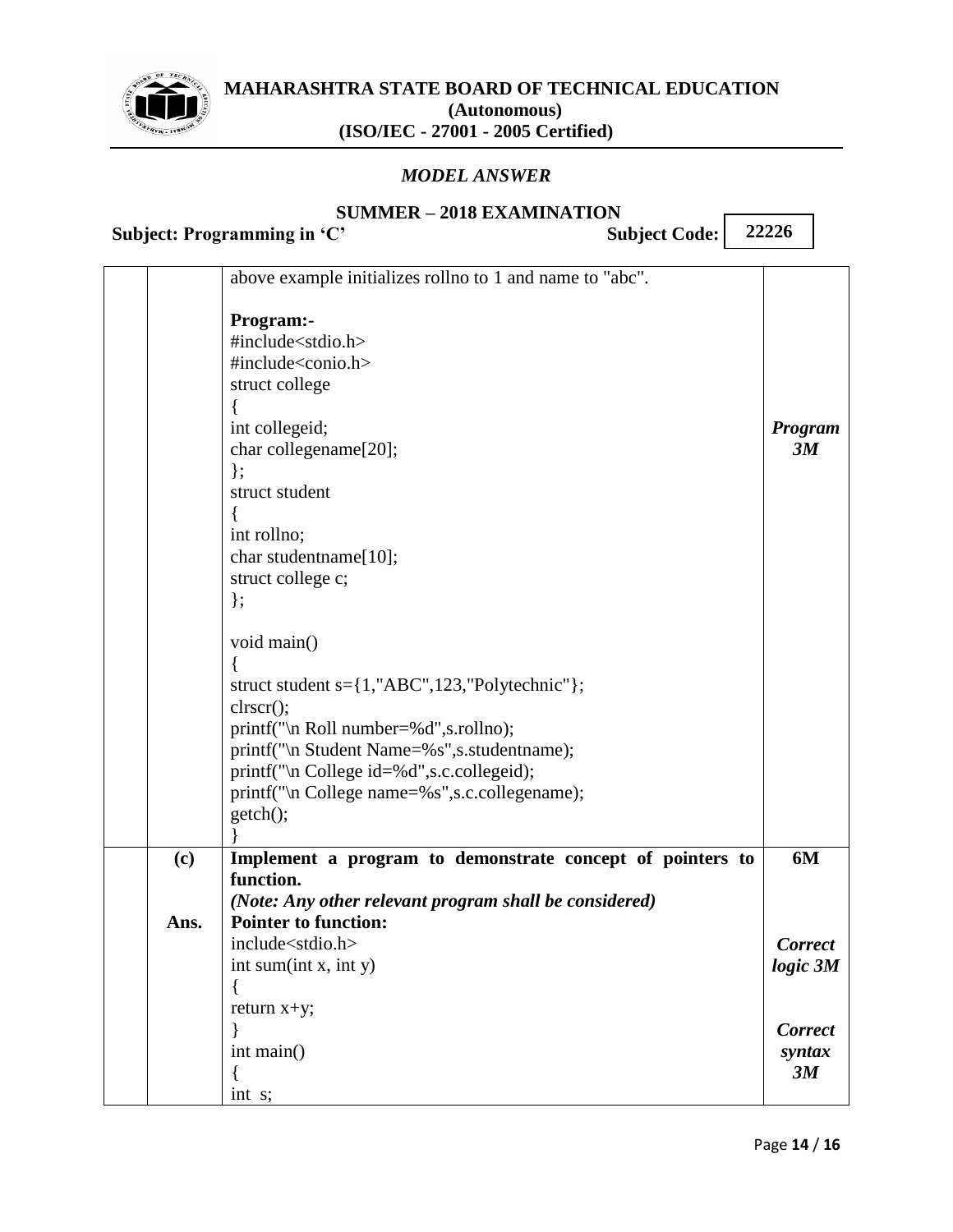

## *MODEL ANSWER*

# **SUMMER – 2018 EXAMINATION**

**Subject: Programming in 'C'** 

|    |      | $int(*fp)(int, int);$                                         |                |
|----|------|---------------------------------------------------------------|----------------|
|    |      | $fp = sum;$                                                   |                |
|    |      | $s = fp(10, 12);$                                             |                |
|    |      | printf("Sum = %d", s);                                        |                |
|    |      | return $0$ ;                                                  |                |
|    |      |                                                               |                |
| 6. |      | Attempt any TWO of the following:                             | 12             |
|    | (a)  | Develop a program to swap two numbers using pointer and add   | 6M             |
|    |      | swaped numbers also print their addition.                     |                |
|    |      | (Note: Any other relevant logic shall be considered)          |                |
|    | Ans. | #include $<$ stdio.h $>$                                      |                |
|    |      | void swap(int *a,int *b)                                      |                |
|    |      |                                                               |                |
|    |      |                                                               |                |
|    |      | int temp;                                                     |                |
|    |      | $temp="a;$                                                    | <b>Correct</b> |
|    |      | $*a=*b$ :                                                     | logic for      |
|    |      | $*$ b=temp;                                                   | swappin        |
|    |      |                                                               | g using        |
|    |      | void main()                                                   | pointer        |
|    |      |                                                               | 4M             |
|    |      | int x,y, sum;                                                 |                |
|    |      | printf("\n Enter value for x:");                              |                |
|    |      | scanf("%d", $&x$ );                                           |                |
|    |      | printf("\n Enter value for y:");                              |                |
|    |      | scanf("%d", $&$ y);                                           | <b>Correct</b> |
|    |      | swap $(\&x,\&y);$                                             | logic for      |
|    |      | $printf("nx=%d",x);$                                          | addition       |
|    |      | $print('\\ny=%d",y);$                                         | &              |
|    |      | $sum=x+y;$                                                    | display        |
|    |      | printf("Sum of $x+y = %d"$ , sum);                            | 2M             |
|    |      |                                                               |                |
|    | (b)  | Design a programme in C to read the n numbers of values in an | 6M             |
|    |      | array and display it in reverse order.                        |                |
|    |      | (Note: Any other relevant logic shall be considered)          |                |
|    | Ans. | #include <stdio.h></stdio.h>                                  | <b>Correct</b> |
|    |      | #include <conio.h></conio.h>                                  | logic for      |
|    |      | #define max 50                                                | input          |
|    |      | void main()                                                   | array          |
|    |      |                                                               | 3M             |